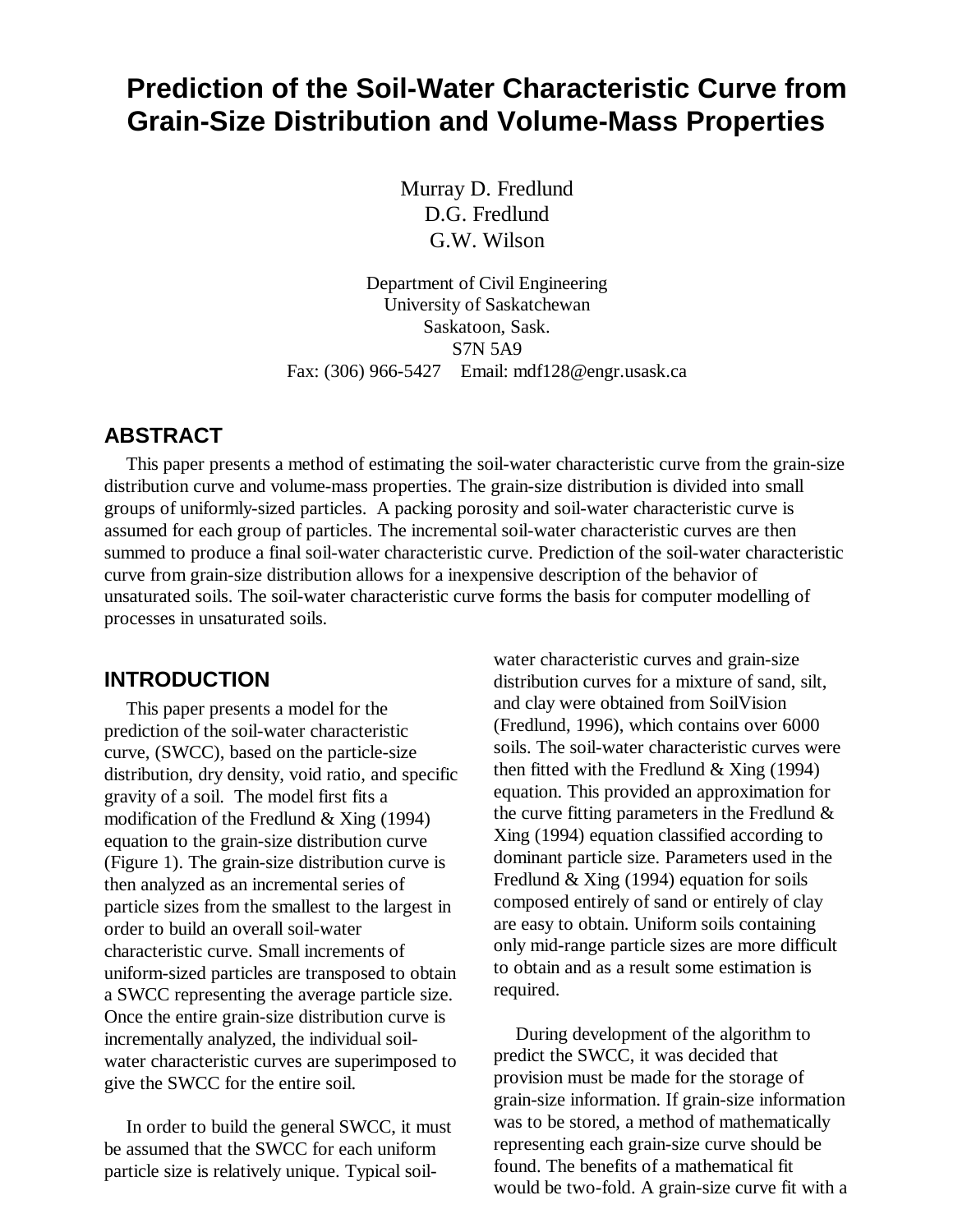mathematical equation would then allow further computations to be performed on the curve. It was reasoned that a prediction of the soil-water characteristic curve would be possible if the grain-size distribution could be

fit with an equation. This idea was then implemented in the form of a least-squares curve-fitting algorithm which allowed for fitting of the grain-size distribution data.



**Figure 1 Fit of grain-size curve using a modified Fredlund & Xing (1994) equation (# 10741)**

The second benefit of mathematically representing each grain-size curve was that it would provide coefficients of indices by which grain-size curves could be classified. This would allow the ability to search the database for soils with grain-size curves within a specified band. This technique has proven invaluable in performing sensitivity analyses on soil parameters.

#### **THEORY FOR MATHEMATICALLY REPRESENTING THE GRAIN-SIZE DISTRIBUTION CURVE**

Previous research work to fit the grain-size curves was reviewed (Wagner, 1994). The

research by Wagner presented several lognormal distributions capable of fitting the grain-size curve. Providing a meaningful representation of the grain-size data in the extremes proved difficult for a lognormal distribution.

Due to similarity between the shape of the grain-size distribution and the shape of the soilwater characteristic curve, a different approach was taken. The Fredlund & Xing (1994) equation, which had previously been used to fit SWCC data, provided a flexible and continuous equation that could be fit by the nonlinear regression using three parameters. The equation was modified to permit the fitting of grain-size curves. The modified equation, [0.1],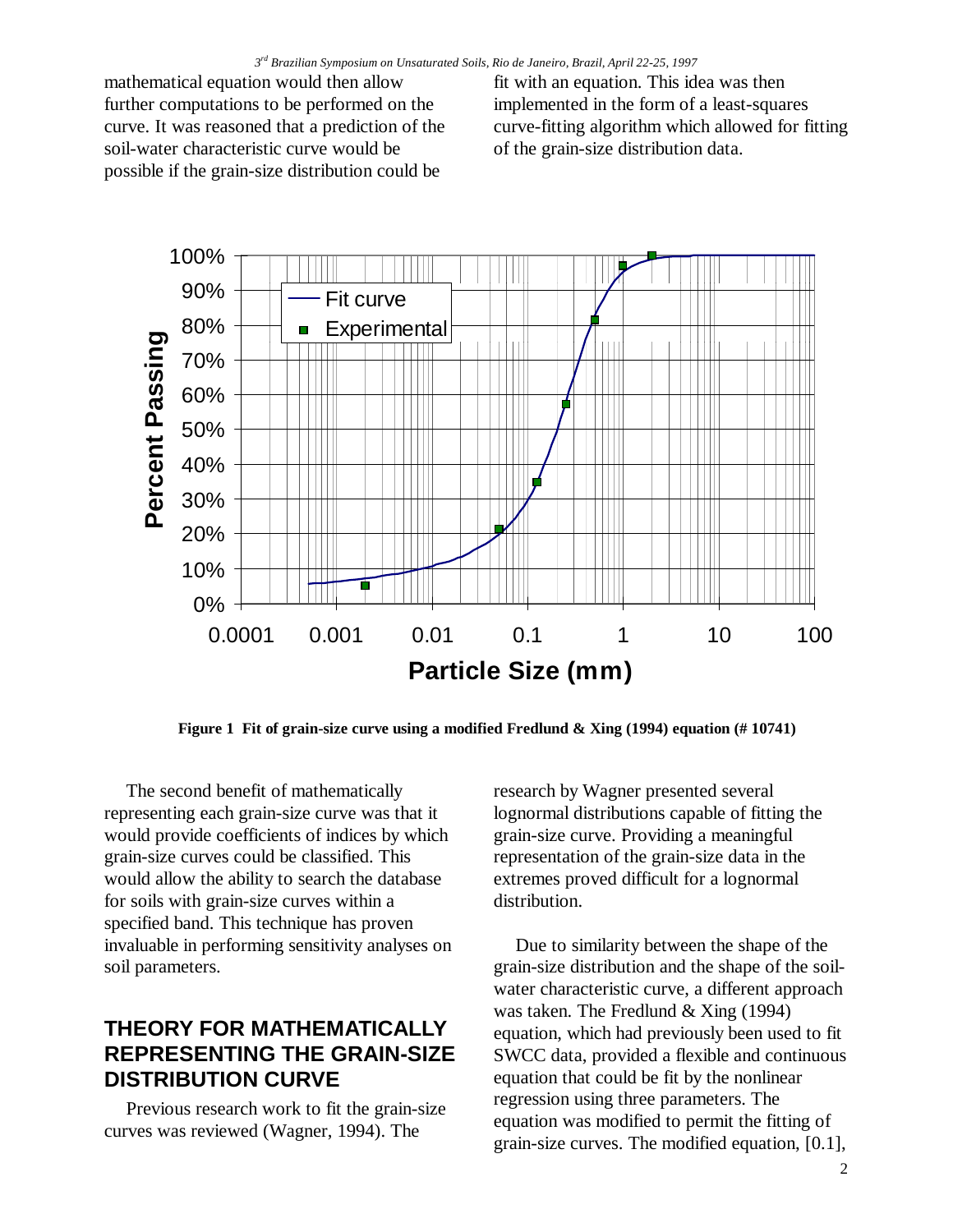allowed for a continuous fit and proper definition of the extremes of the curve.

$$
P_p(d) = \frac{1}{\ln\left[\exp(1) + \left(\frac{g_a}{d}\right)^{g_n}\right]^{g_m}} \left[1 - \left[\frac{\ln\left(1 + \frac{d_r}{d}\right)}{\ln\left(1 + \frac{d_r}{d_m}\right)}\right]^{7}\right]
$$
 [0.1]

where:

| $P_p(d)$    | $=$               | percent passing a particular grain-size, d                                    |
|-------------|-------------------|-------------------------------------------------------------------------------|
| $g_a$       | $=$               | fitting parameter corresponding to the initial break in the grain-size curve, |
| $g_n$       | $\equiv$          | fitting parameter corresponding to the maximum slope of grain-size curve,     |
| $g_{\rm m}$ | $\equiv$          | fitting parameter corresponding to the curvature of the grain-size curve,     |
| d           | $\equiv$ $\equiv$ | particle diameter (mm),                                                       |
| $d_r$       | $=$               | residual particle diameter (mm),                                              |
| $d_m$       | $\equiv$          | minimum particle diameter (mm)                                                |
|             |                   |                                                                               |

## **THEORY OF PREDICTING THE SOIL-WATER CHARACTERISTIC CURVE FROM THE GRAIN-SIZE DISTRIBUTION**

The mathematical fit of the grain-size distribution led to the development of an algorithm capable of predicting the soil-water characteristic curve. A review of current research showed that one of two approaches have typically been taken in the prediction of the soil-water characteristic curve from grainsize. The first approach entails a statistical estimation of properties describing the SWCC from grain-size and volume-mass properties (Gupta, 1979; Ahuja, 1985; Ghosh; 1980;

Aberg, 1996) It appeared that a theoretical approach to the problem would hopefully provide superior predictions.

The second approach was theoretical and involved converting the grain-size distribution to a pore-size distribution which was then developed into a SWCC (Arya, 1981). This research was duplicated and compared to experimental data. Difficulty was encountered in generating a reasonable SWCC along the entire range. Predicted soil-water characteristic curves typically showed abnormal "humps" and fell to zero volumetric water content long before the experimental data was completely desaturated (Figure 2).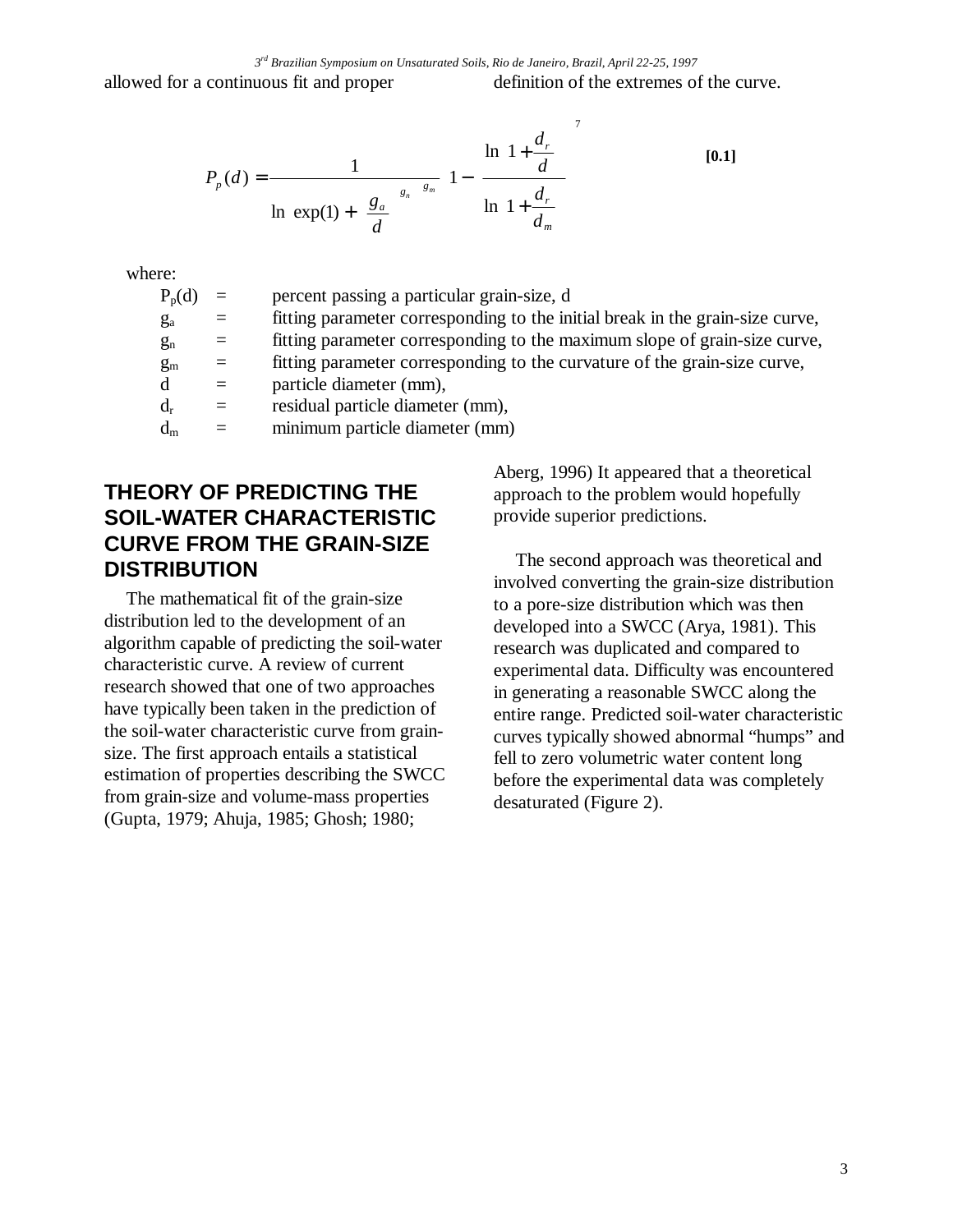

**Figure 2 Illustration of abnormalities associated with prediction of SWCC from pore-size distribution**

A new approach is proposed for predicting the soil-water characteristic curve from the grain-size distribution curve. It was assumed that a soil composed entirely of a uniform, homogeneous particle size would have a unique soil-water characteristic curve. The shape of the SWCC for pure sands, pure silts and pure clays was known. Using a best-fit analysis with the Fredlund  $& Xing (1994)$  equation, three parameters were computed for each soil type. It was then assumed that these parameters could be associated with a dominant particle size on the grain-size plot. The uniqueness of the soil parameters was confirmed by querying the SoilVision database for plots of the 'n' and 'm' parameters versus the percent sand, silt, and clay of a soil. It was hypothesized that as a soil tended towards uniformity, the 'n' and 'm' parameters would show a trend towards a particular value. The particle sizes falling between pure clays, pure silts and pure sands were then approximated.

This resulted in the production of two plots, one for the 'n' parameter, and one for the 'm' parameter. These plots described the variation in the 'n' and 'm' parameters with grain-size. This allowed n and m parameters to be estimated for any soil composed of uniform diameter particles.

The grain-size distribution curve can be divided up into small divisions of uniform soil particles. Starting at the smallest diameter size, a packing porosity was estimated (Harr, 1977) for each division and a soil-water characteristic curve estimated as shown in Figure 3. The divisional soil-water characteristic curves can then be summed starting with the smallest particle size and continuing until the volume of pore space is equal to that of the entire heterogeneous soil. The result is a theoretically predicted soil-water characteristic curve.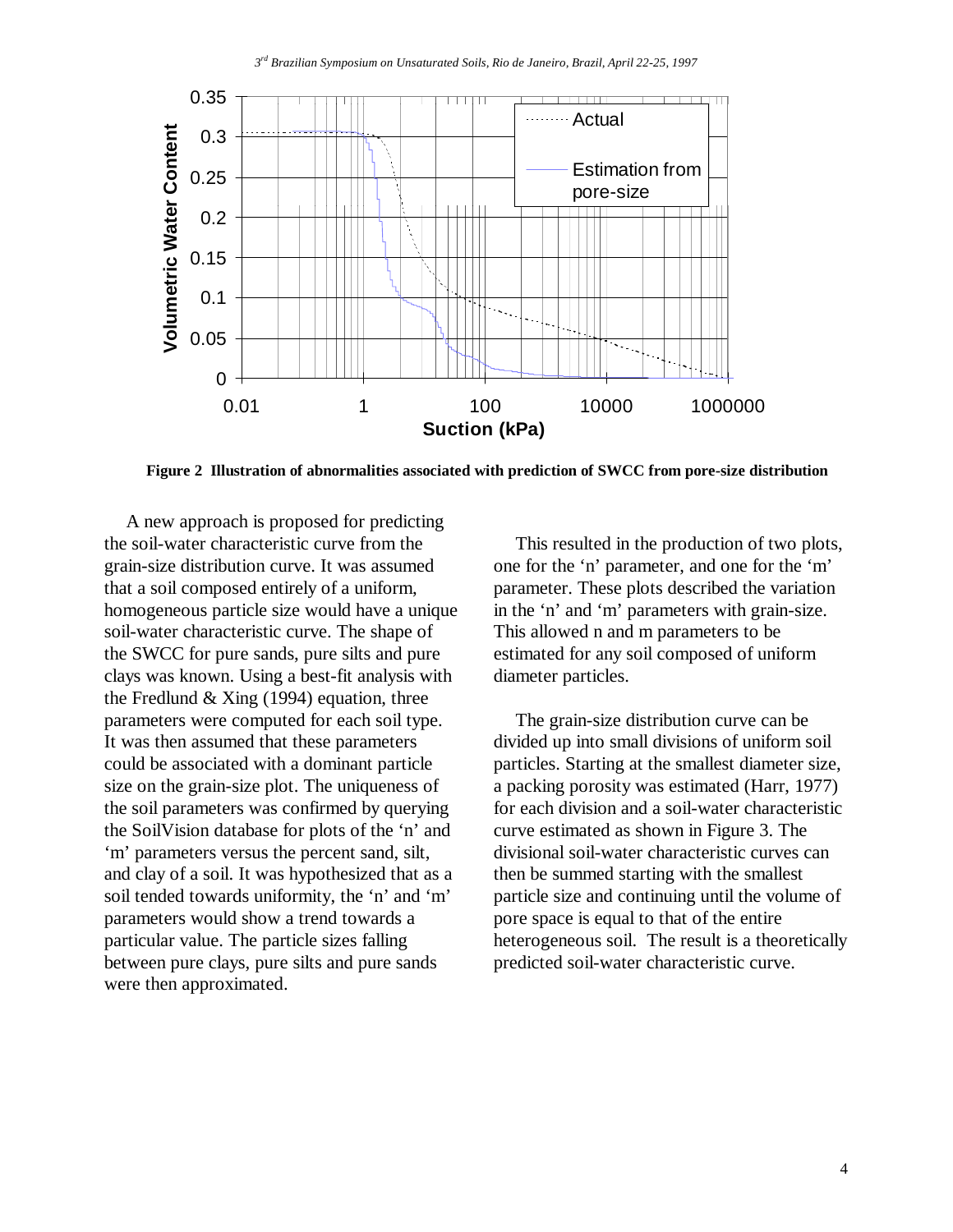

**Figure 3 Small divisions of particle size used to build complete SWCC**

#### **IMPLEMENTATION OF THE SWCC PREDICTION INTO SOILVISION**

Information relevant to describing the grainsize distribution is organized in a single form in the SoilVision knowledge-based system. Figure 4 shows the grain-size form for the knowledgebased system. Two pages are required to present the information. The first page contains parameters controlling the fit of grain-size, the smallest particle diameter, the error between the fit data and experimental data, the error between predicted SWCC and experimental data predicted and experimental data, and counters which Access<sup>®</sup> uses to identify individual records. Page one also contains the packing porosity field which controls the prediction of the soil-water characteristic curve. Page two displays the equation used to

fit the experimental data as well as experimental data points and generated data points on the best fit curve. Figure 5 shows the second page of the grain-size distribution form.

The header on the form allows for a number of helpful functions and algorithms. If soil data consists of % Coarse, % Sand, % Silt, %Clay or D10, D20, D30, D50, or D60 data on page two of the main soil form, pressing a button will convert this data into experimental points along the grain-size distribution graph. Once experimental data is obtained, pressing Fit Curve! will initiate the linear regression algorithm that will best-fit the equation to experimental data. The results of the fit can be viewed by pressing the Graph! button and a soil-water characteristic curve can be predicted by pressing the Predict SWCC... button.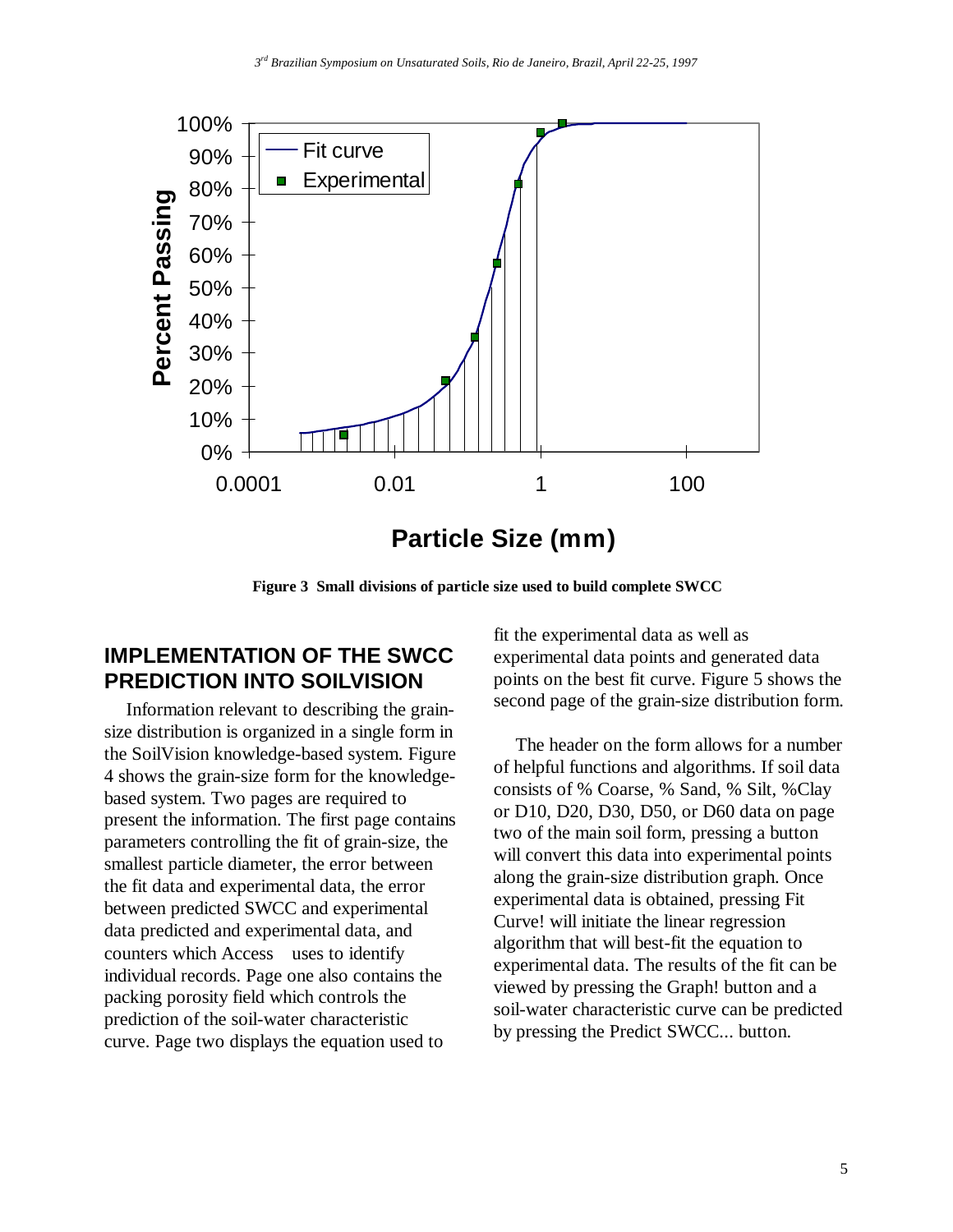|          | 3rd Brazilian Symposium on Unsaturated Soils, Rio de Janeiro, Brazil, April 22-25, 1997 |                                    |                                |                                                                                                         |  |  |  |  |  |  |  |
|----------|-----------------------------------------------------------------------------------------|------------------------------------|--------------------------------|---------------------------------------------------------------------------------------------------------|--|--|--|--|--|--|--|
| $\equiv$ | Grainsize                                                                               |                                    |                                |                                                                                                         |  |  |  |  |  |  |  |
|          |                                                                                         | Load from<br>property info!        | Fit Curve!                     | T<br>Update<br>Predict SWCC<br>Graph!<br>property info!                                                 |  |  |  |  |  |  |  |
|          | Grain_ID:                                                                               | 1                                  | <b>Grainsize Soil Counter:</b> |                                                                                                         |  |  |  |  |  |  |  |
|          | <b>Staring ga:</b>                                                                      | ga:                                | 2.90036765938                  | Purpose: the relationship between percentage of<br>soil passing by weight and particle diameter is      |  |  |  |  |  |  |  |
|          | <b>Starting gn:</b>                                                                     | 0.5<br>gn:                         | 1.30592439059                  | described.<br>Instructions: (1) Type in a starting parameter. This                                      |  |  |  |  |  |  |  |
|          | <b>Starting gm:</b>                                                                     | 0.5<br>gm:                         | 1.40000859416                  | initializes the form. (2) Type in experimental data.                                                    |  |  |  |  |  |  |  |
|          | ghr:                                                                                    | 0.001<br>Iteration:                |                                | (points on grainsize curve can be obtained from-<br>the main soil form on page 2 by pressing Load       |  |  |  |  |  |  |  |
|          |                                                                                         | <b>Grainsize Fit:</b>              | Yes                            | from property info! button). (3) Press Fit Curve! (4)<br>Properties on main form can be updated by      |  |  |  |  |  |  |  |
|          |                                                                                         | <b>Smallest Particle Diameter:</b> | 0.00001                        | pressing Update property info! (5) press Graph! to<br>view fit and experimental data. (6) Press Predict |  |  |  |  |  |  |  |
|          |                                                                                         | <b>Grainsize Error:</b>            | 0.06065477827                  | SWCC! to predict the soil-water characteristic<br>curve from grainsize distribution.                    |  |  |  |  |  |  |  |
|          |                                                                                         | Particle diameter units:           | mm                             |                                                                                                         |  |  |  |  |  |  |  |
|          |                                                                                         | <b>Update Predicted?:</b>          | Nol                            | <b>SWCC Prediction</b>                                                                                  |  |  |  |  |  |  |  |
|          |                                                                                         | <b>Predicted Error:</b>            | 0.75974238282                  | << Estimate!<br>Packing porosity:<br>0.6                                                                |  |  |  |  |  |  |  |

**Figure 4 Page one of the grain-size distribution form**

| $\equiv$ | Grainsize                                                                                                                                                                                |                                                |                           |                         |  |              |                           |                         |  |                      |  |
|----------|------------------------------------------------------------------------------------------------------------------------------------------------------------------------------------------|------------------------------------------------|---------------------------|-------------------------|--|--------------|---------------------------|-------------------------|--|----------------------|--|
|          | Update<br>Load from<br>$ {\bf z} $<br>Graph!<br>Predict SWCC<br>Fit Curvel<br>property info!<br>property info!                                                                           |                                                |                           |                         |  |              |                           |                         |  | $\bullet$            |  |
|          | %Passing=(1-ln(1+10^(-(log(Diam)-1))/0.0)/ln(1+1000000.0/0.0))*(1/ln(exp(1)+(10^(-<br><b>Grainsize Equation:</b><br>$\uparrow$<br>(log(Diam)-1))/2.9004)^1.3059))^1.4000<br>$\downarrow$ |                                                |                           |                         |  |              |                           |                         |  |                      |  |
|          |                                                                                                                                                                                          | <b>Fit Curve:</b><br><b>Experimental Data:</b> |                           |                         |  |              |                           |                         |  |                      |  |
|          |                                                                                                                                                                                          |                                                | <b>Particle Diameter:</b> | <b>Percent Passing:</b> |  |              | <b>Particle Diameter:</b> | <b>Percent Passing:</b> |  |                      |  |
|          |                                                                                                                                                                                          |                                                | 0.002                     | 5.09%                   |  |              | 0.0001                    | 1.24%                   |  |                      |  |
|          |                                                                                                                                                                                          |                                                | 0.002                     | 3.50%                   |  |              | 0.0001349859              | 1.45%                   |  |                      |  |
|          |                                                                                                                                                                                          |                                                | 0.04792304                | 10.00%                  |  |              | 0.0001822119              | 1.66%                   |  |                      |  |
|          |                                                                                                                                                                                          |                                                | 0.05                      | 9.10%                   |  |              | 0.0002459603              | 1.90%                   |  |                      |  |
|          |                                                                                                                                                                                          |                                                | 0.05                      | 11.15%                  |  |              | 0.0003320117              | 2.14%                   |  |                      |  |
|          |                                                                                                                                                                                          |                                                | 0.06588416                | 10.00%                  |  |              | 0.0004481689              | 2.39%                   |  |                      |  |
|          |                                                                                                                                                                                          |                                                | 0.075                     | 11.15%                  |  |              | 0.0006049647              | 2.65%                   |  |                      |  |
|          |                                                                                                                                                                                          |                                                | 0.3368195                 | 20.00%                  |  |              | 0.000816617               | 2.92%                   |  |                      |  |
|          |                                                                                                                                                                                          |                                                | 0.4534028                 | 20.00%                  |  |              | 0.001102318               | 3.19%                   |  |                      |  |
|          |                                                                                                                                                                                          |                                                | 0.7081836                 | 30.00%                  |  |              | 0.001487973               | 3.48%                   |  |                      |  |
|          |                                                                                                                                                                                          |                                                | 1.027572                  | 30.00%                  |  |              | 0.002008554               | 3.78%                   |  |                      |  |
|          |                                                                                                                                                                                          | Record: 1                                      |                           | of $20$                 |  | $\mathbf{H}$ | Record: 1                 | of 48                   |  | $\ddot{\phantom{1}}$ |  |

**Figure 5 Page two of the grain-size distribution form**

# **CONCLUSIONS**

The readapted Fredlund & Xing (1994) equation produces a satisfactory fit of the grain-size distribution. Figure 3 shows that the experimental data can be fit with a minimal

error. A good curve fit of the grain-size curve is essential for the prediction of a reasonable soil-water characteristic curve. The minimum particle size was also found to have an influence on the prediction of the soil-water characteristic curve prediction. If the minimum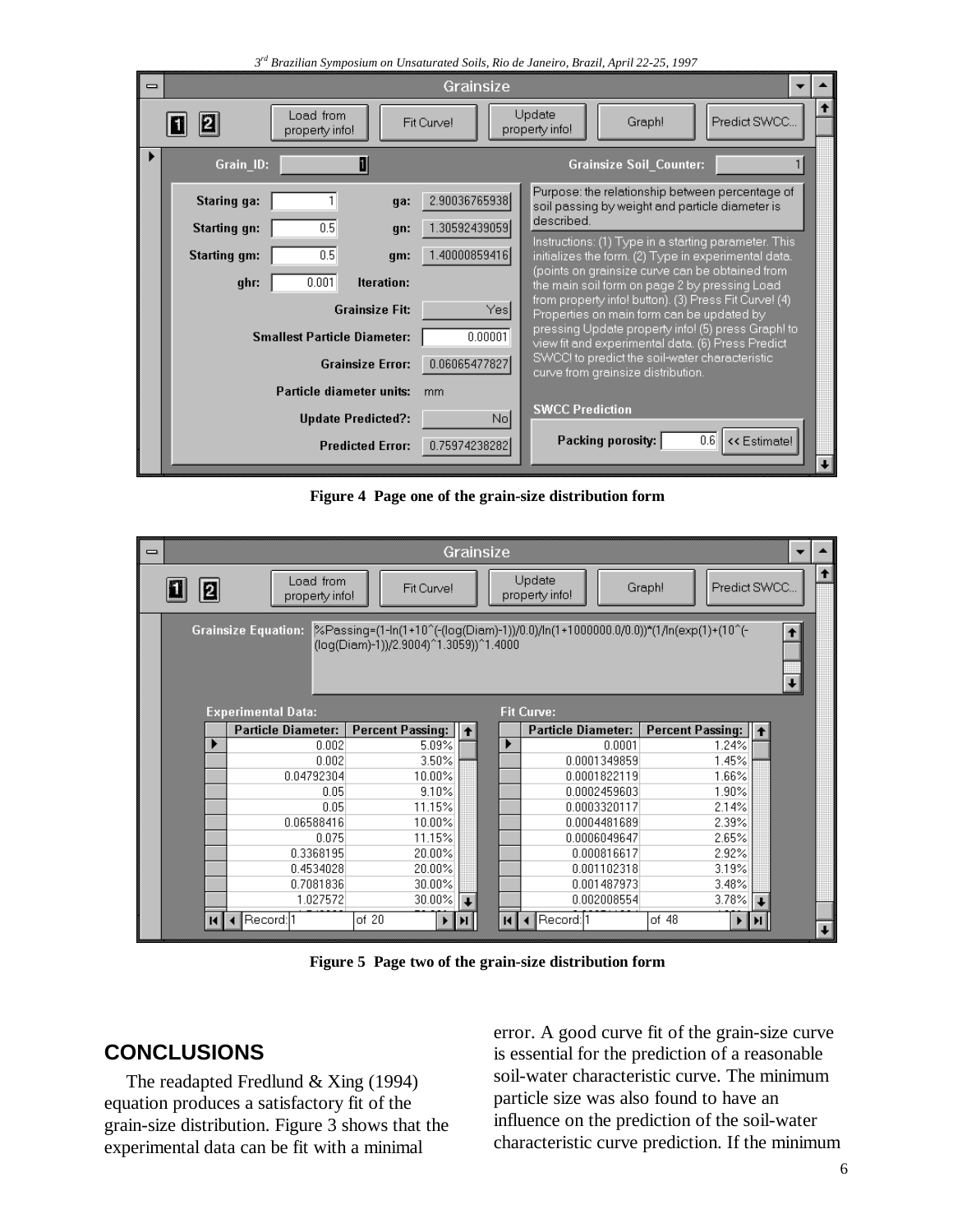particle size variable was too low, the overabundance of clay size particles woul dominate the prediction. If the minimum particle size was too high, an absence of smaller particles would result in the soil drying out prematurely.

The prediction of soil-water characteristic curve from the grain-size distribution was found to be particularly accurate for sands, and reasonably accurate for silts. Clays, tills and loams were more difficult to predict although

the accuracy of the prediction algorithm appears to be reasonable. Results tended to be sensitive to the packing porosity and more research is required in this regard. Soils with experimental data for both the grain-size curve and the soil-water characteristic curve were extracted from the database. The results of comparisons between experimental and predicted data can be seen in Figure 6, Figure 7, Figure 8, Figure 9, Figure 10, Figure 11, Figure 12, and Figure 13.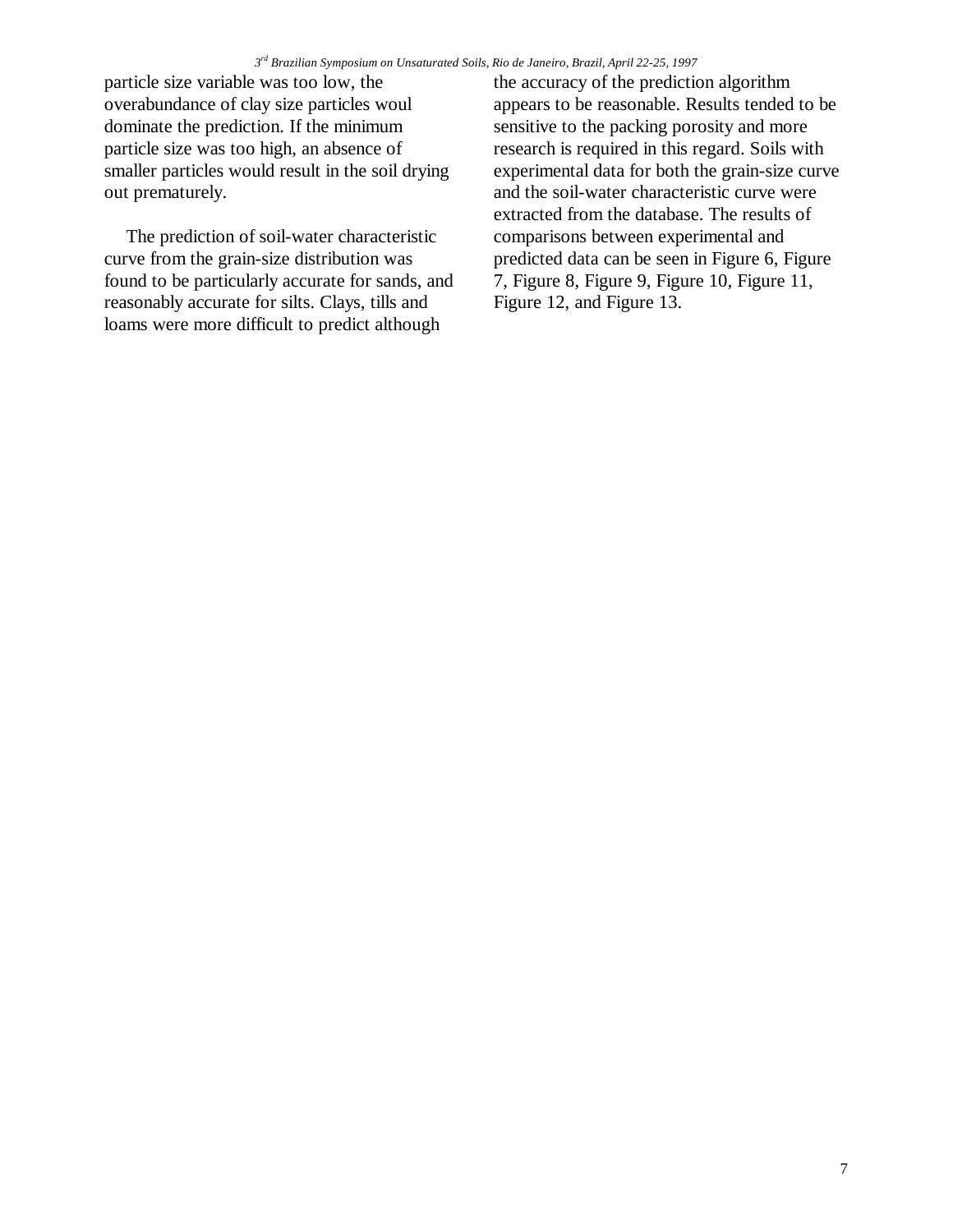

**Figure 6 Grain-size distribution fit for a Sand (# 10720)**



**Figure 7 Comparison between experimental and predicted curves for Sand (# 10720)**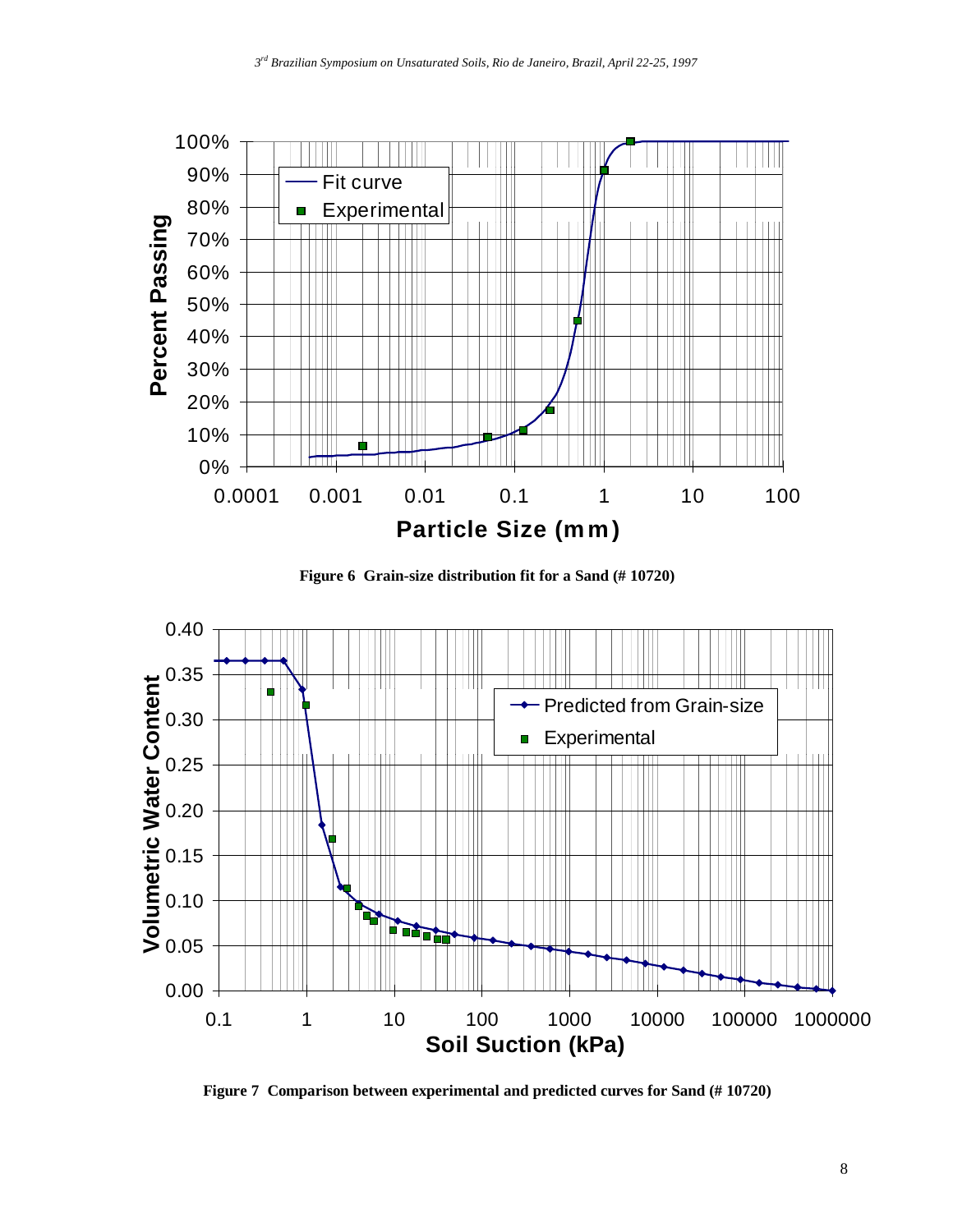

**Figure 8 Grain-size distribution fit for a Loamy Sand (# 10741)**



**Figure 9 Comparison between experimental and predicted curves for a Loamy Sand (# 10702)**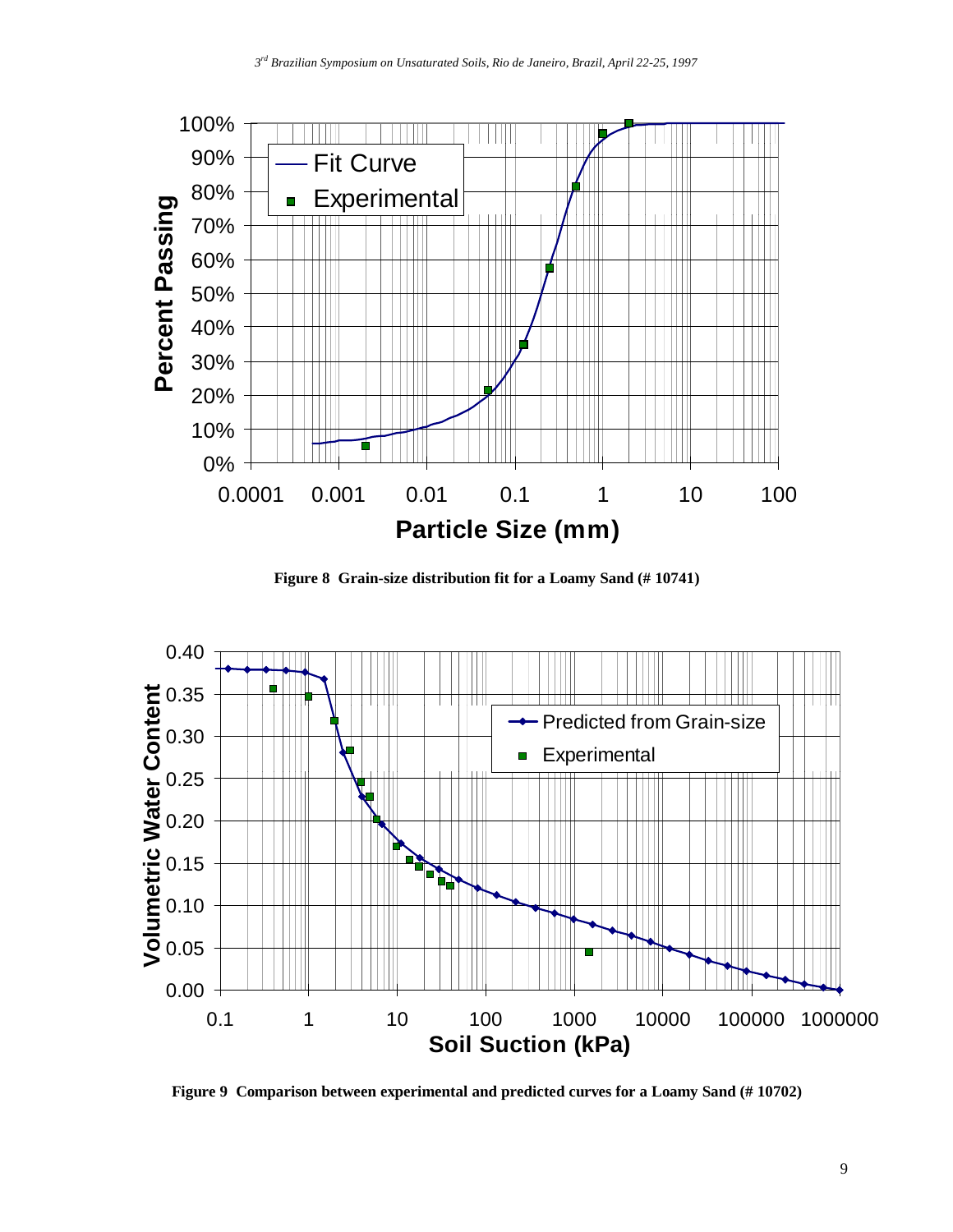





**Figure 11 Comparison between experimental and predicted data for a Sand (# 350)**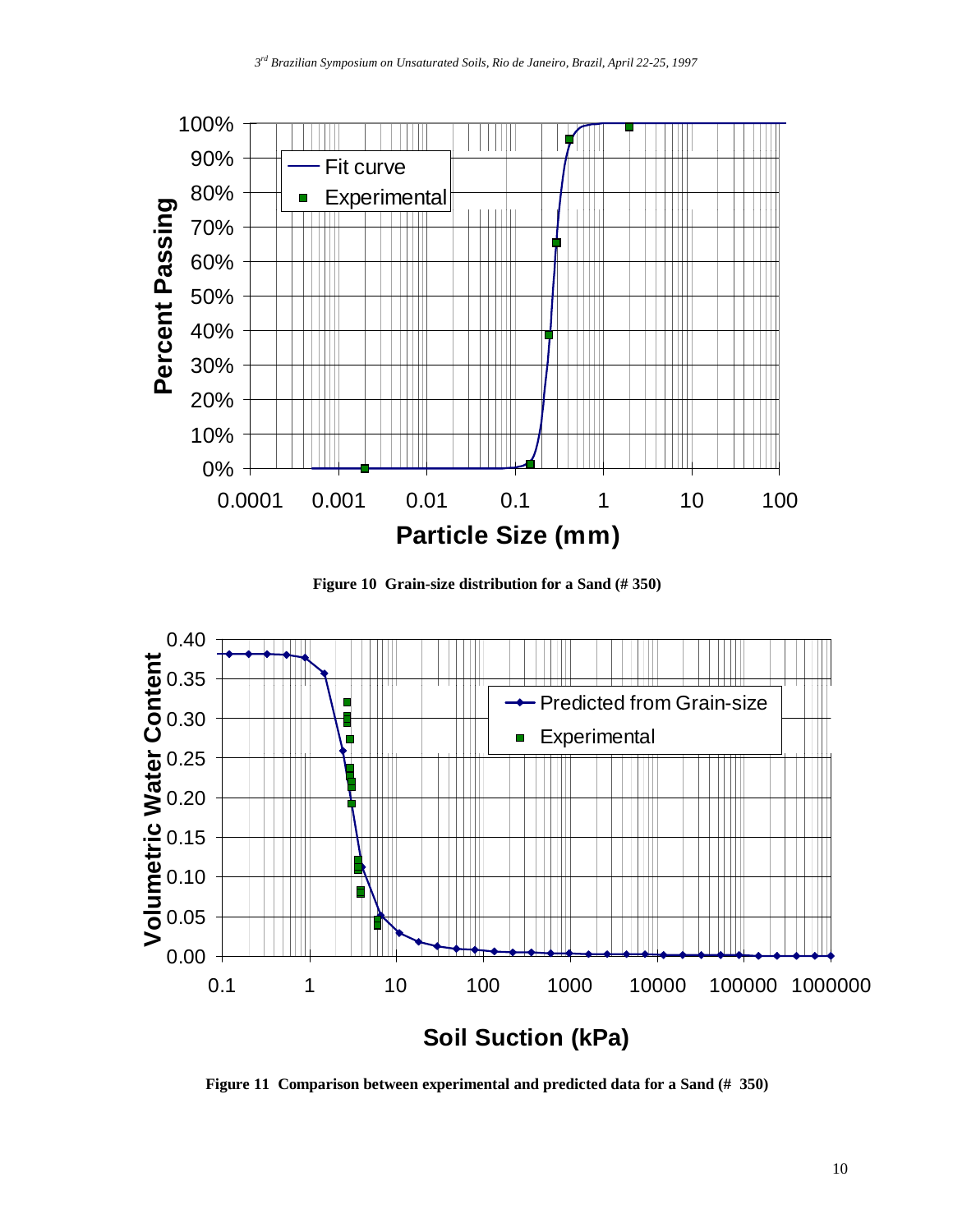

**Figure 12 Grain-size distribution for a Silt Loam (# 10861)**



**Figure 13 Comparison between experimental and predicted data for a Silt Loam (# 10861)**